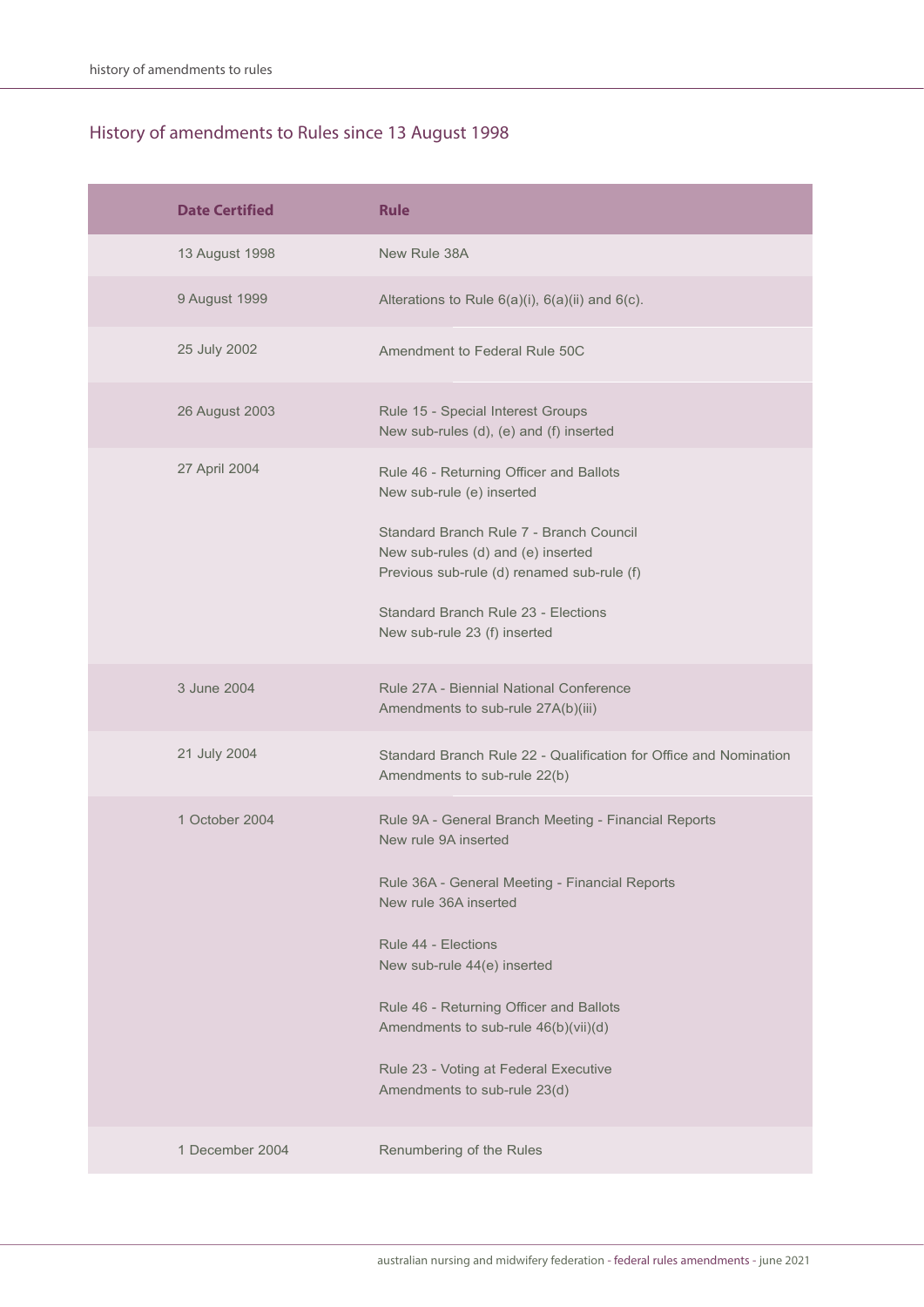| <b>Date Certified</b> | <b>Rule</b>                                                                                                                                              |
|-----------------------|----------------------------------------------------------------------------------------------------------------------------------------------------------|
| 20 January 2005       | Renumbering of the Rule 5<br>Sub-rule 5(2)(e) re: NSW AINs etc. (see decision PR954756)                                                                  |
| 16 May 2005           | Rule 2 - Constitution<br>Association replaced with Federation<br>Rule 3 - Objects<br>Incorrect reference amended<br>Association replaced with Federation |
| 30 November 2005      | Rule 15 - Special Interest Groups<br>New sub-rules (d), (e) and (f) inserted                                                                             |
|                       | Rule 28 - Biennial National Conference<br>Amendments to sub-rule 28.2.1                                                                                  |
|                       | Rule 41 - Industrial Activities<br>Insert new title                                                                                                      |
|                       | Rule 47<br>Amendments to sub-rule 47.4                                                                                                                   |
|                       | Rule 48<br>Amendments to sub-rule 48.1                                                                                                                   |
|                       | Rule 49<br>Sub-rules 49.2.7(c) and 49.2.10(b) deleted                                                                                                    |
|                       | Rule 51<br>New Rule 51 inserted                                                                                                                          |
|                       | Rule 53<br>Sub-rule 53.2 deleted and paragraphs renumbered                                                                                               |
|                       | Rule 58<br>Amendments to sub-rules 58.2.2. and 58.2.3                                                                                                    |
|                       | <b>Standard Branch Rule 14</b><br>New sub-rule 14.1.4 inserted                                                                                           |
|                       | <b>Standard Branch Rules</b><br>Placed into Chapter 10 of the Federal Rules                                                                              |
| 24 July 2006          | Sub-rule 5.2.3(b) amended (see decision PR973393)                                                                                                        |
| 28 August 2006        | Standard Branch Rules 25 and 27 amended<br>Re: New South Wales Assistant Branch Secretary                                                                |
| 4 October 2006        | Standard Branch Rules 25, 26 and 27 amended<br>Re: Queensland Assistant Branch Secretary                                                                 |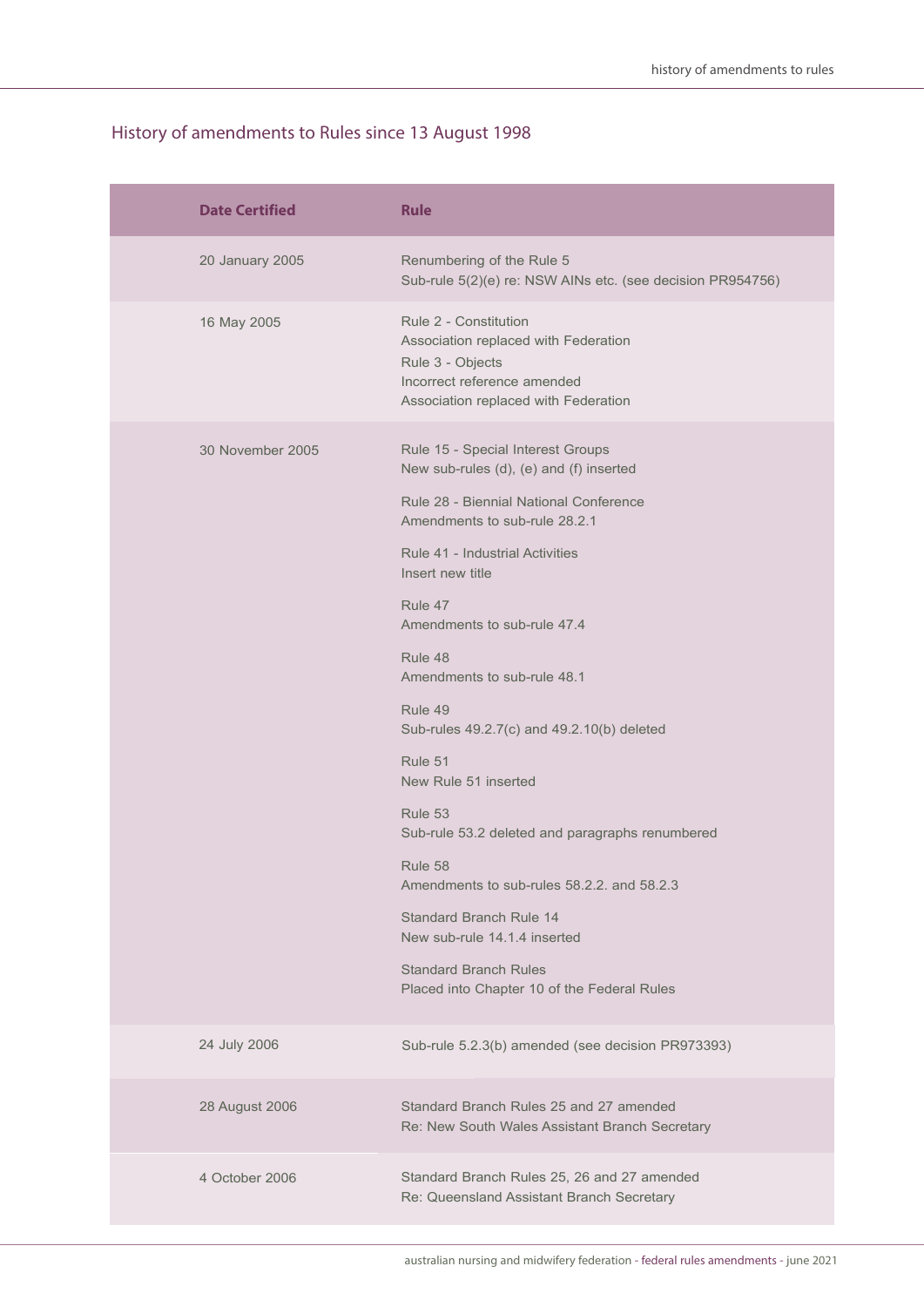| <b>Date Certified</b> | <b>Rule</b>                                                                                                                                                                                                                                                                                                                                                                              |
|-----------------------|------------------------------------------------------------------------------------------------------------------------------------------------------------------------------------------------------------------------------------------------------------------------------------------------------------------------------------------------------------------------------------------|
| 27 November 2006      | Rule 21 amended to remove ambiguity<br>Standard Branch Rule 12 amended to remove ambiguity<br>Standard Branch sub-rule 11.4.2 amended                                                                                                                                                                                                                                                    |
| 8 May 2007            | Amendments to Rule 5 - Eligibility for Membership<br>(See Decision PR976825)                                                                                                                                                                                                                                                                                                             |
| 9 May 2007            | Standard Branch Rules renumbered in sequence with<br><b>Federal Rules</b>                                                                                                                                                                                                                                                                                                                |
| 6 June 2007           | Amendment to Clause 58.2.4 of Federal Rule 58                                                                                                                                                                                                                                                                                                                                            |
| 18 April 2008         | Insert new sub-rule 4.4<br>Amendment to sub-rule 34.1<br>Insert new sub-clause 34.1.1<br>Amendment to sub-clause 14.1.6<br>Insert new sub-clause 41.1.4<br>(See Decision PR981609)                                                                                                                                                                                                       |
| 18 May 2008           | Insert new sub-rule 28.2.4 and renumber remaining subclauses                                                                                                                                                                                                                                                                                                                             |
| 20 May 2008           | Amendments to Federal Rule 5 - Eligibility for Membership<br>(See Decision PR981781)                                                                                                                                                                                                                                                                                                     |
| 19 December 2008      | Amendment to Federal Rule 65.5                                                                                                                                                                                                                                                                                                                                                           |
| 30 April 2009         | Amendment to Federal Rule 85.4                                                                                                                                                                                                                                                                                                                                                           |
| 26 May 2009           | Insert new Standard Branch Rule 82.2                                                                                                                                                                                                                                                                                                                                                     |
| 15 December 2009      | Amendment to sub-rule 47.4                                                                                                                                                                                                                                                                                                                                                               |
| 3 July 2012           | Amendment to Standard Branch Rule 59<br>Insert new Standard Branch Rule 65A<br>Amendment to Standard Branch Rule 75.2<br>Amendment to Standard Branch Rule 76.12<br>Amendment to Standard Branch Rule 77.1<br>Amendment to Standard Branch Rule 83.1 and 83.2<br>Amendment to Standard Branch Rule 85.1<br>Amendment to Standard Branch Rule 85.4<br>Insert new Standard Branch Rule 85A |